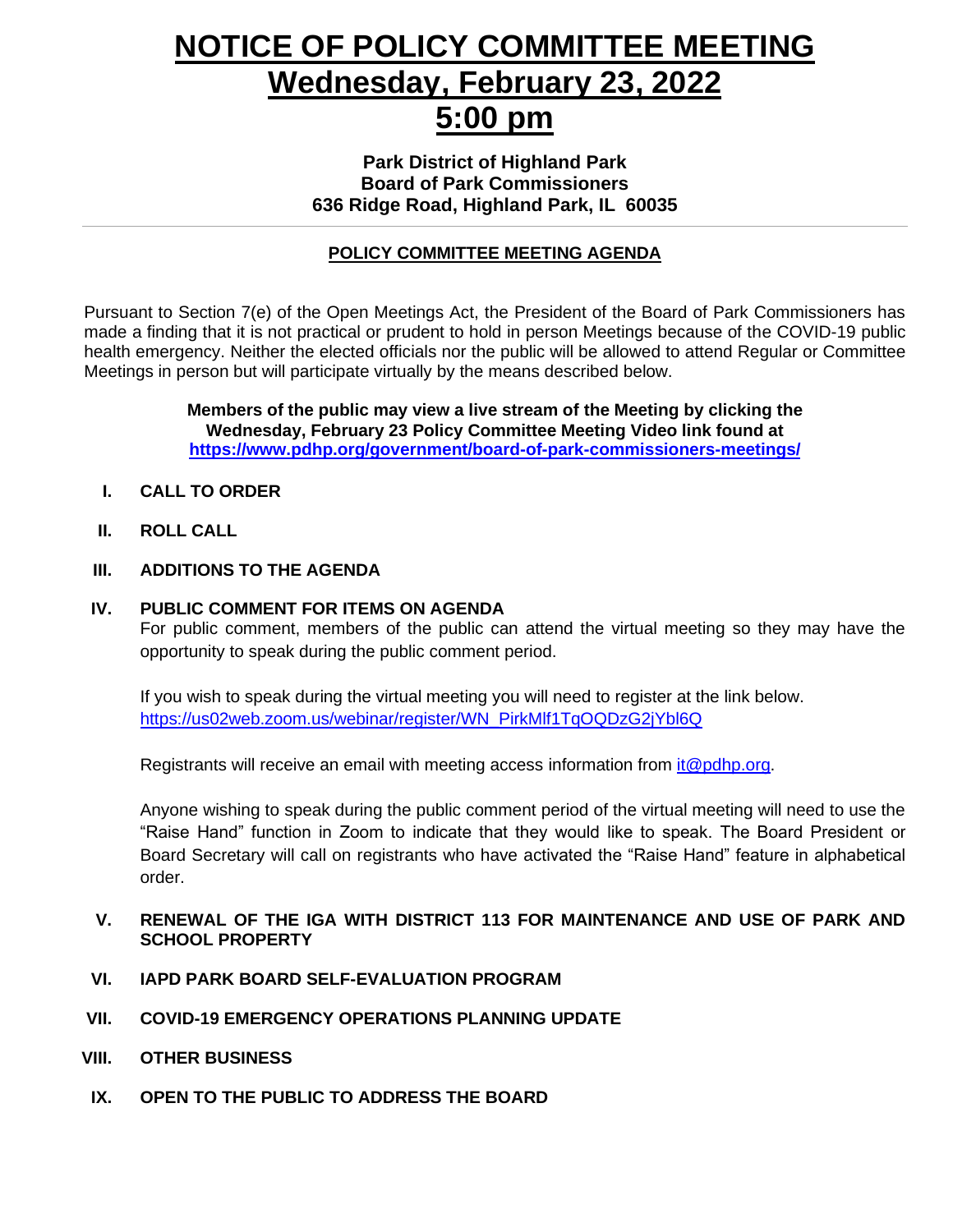## **NOTICE OF POLICY COMMITTEE MEETING Wednesday, February 23, 2022 5:00 pm**

**Park District of Highland Park Board of Park Commissioners 636 Ridge Road, Highland Park, IL 60035**

**X. CLOSED SESSION PURSUANT TO THE FOLLOWING SECTIONS OF THE OPEN MEETINGS ACT:** Section 2(c)1: The employment, compensation, discipline, performance, or dismissal of specific employees, specific individuals who serve as independent contractors in a park, recreational, or educational setting, or specific volunteers of the public body or legal counsel for the public body; Section 2(c)5 – the purchase or lease of real estate including discussion on whether a certain parcel of property should be acquired; Section  $2(c)6 -$  the setting of a price for sale or lease of property owned by the District; Section  $2(c)8 -$  security procedures and the use of personnel and equipment to respond to an actual, a threatened, or a reasonably potential danger to the safety of employees, students, staff, the public, or public property; Section 2(c) 11 – litigation against or on behalf of the District or where the District finds that an action is probable or imminent; Section 2(c) 21 – the discussion of minutes lawfully closed under the Act, whether for the purposes of approval of said minutes or for conducting the semi-annual review of the minutes as set forth in section 2.06 of the Act.; Section 2(c) 29 - for discussions between internal or external auditors and the Board. Possible action by the Board on items discussed in closed session.

#### **XI. ADJOURNMENT**

Persons with disabilities requiring reasonable accommodation to participate in this meeting should contact the Park District's ADA Compliance Officer, Brian Romes, at the Park District's Administrative Office, 636 Ridge Road, Highland Park, IL Monday through Friday from 8:30 a.m. until 5:00 p.m. at least 48 hours prior to the meeting. Requests for a qualified ASL interpreter require five (5) working days advance notice. Telephone number 847-831-3810; fax number 847-831-0818.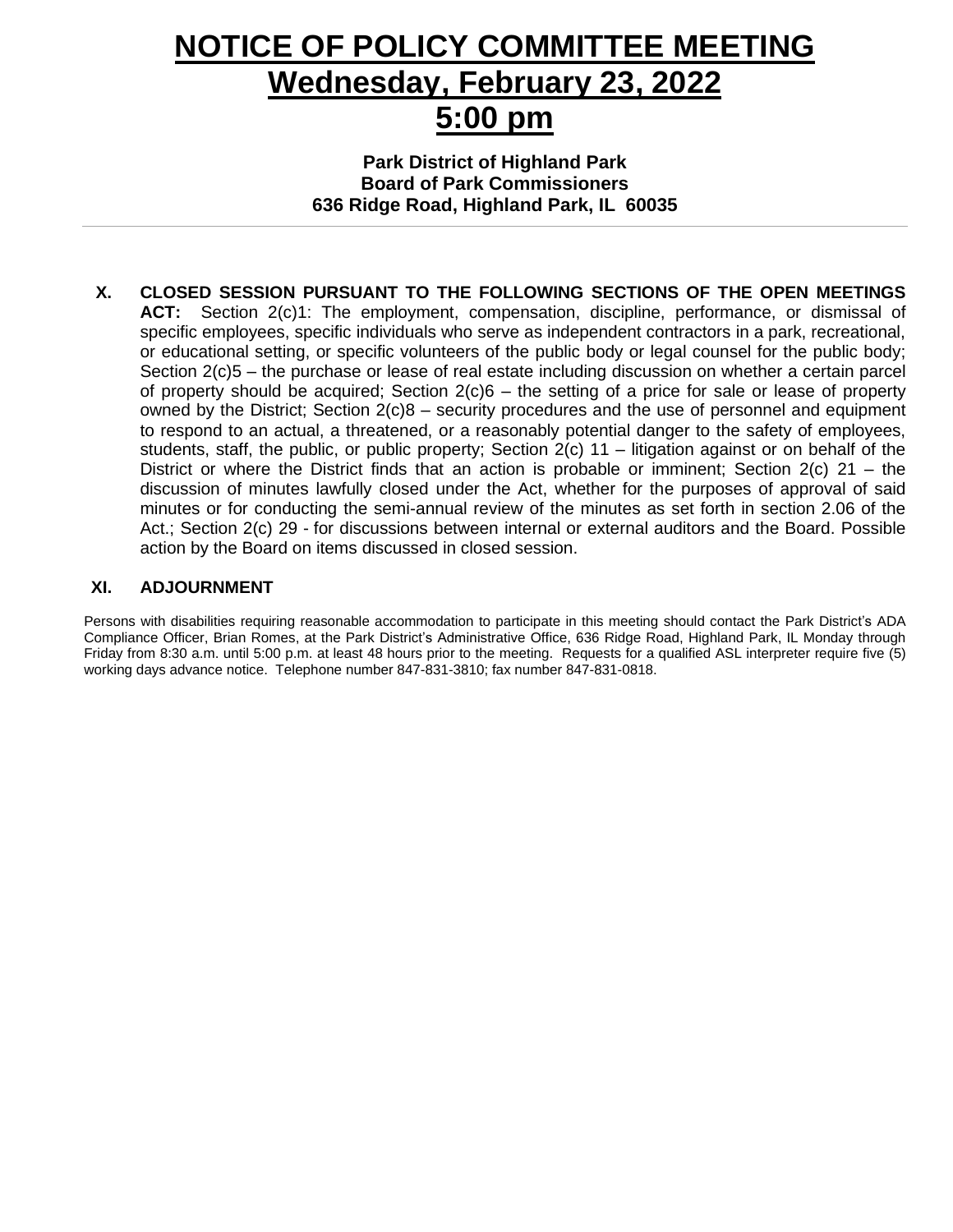

# Memorandum

| Subject: | Renewal of the IGA with District 113 for Maintenance and Use of Park and School<br><b>Property</b>                                                        |
|----------|-----------------------------------------------------------------------------------------------------------------------------------------------------------|
| Date:    | February 23, 2022                                                                                                                                         |
| From:    | Chris Maliszewski, Assistant Director of Recreation and Facilities; Mitch Carr, Director of<br>Recreation and Facilities; Brian Romes, Executive Director |
| To:      | Policy Committee                                                                                                                                          |

#### **Summary**

The current intergovernmental agreement between District 113 and the Park District for maintenance and use of certain park and school property is expiring in March 2022. Staff have been meeting with District 113 Administration to discuss updated terms. Staff will provide an overview to the Policy Committee.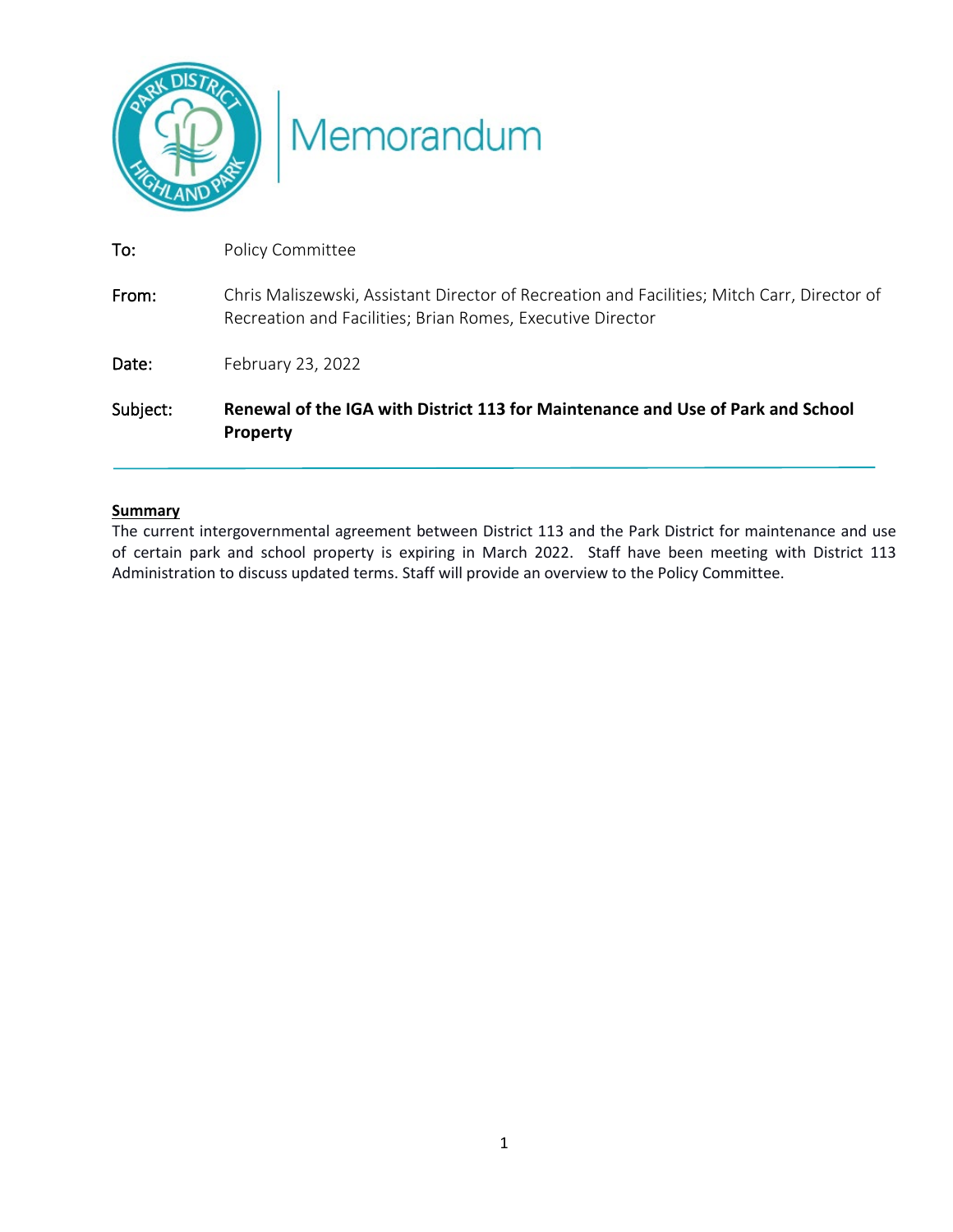#### **INTERGOVERNMENTAL AGREEMENT FOR USE OF CERTAIN PARK AND SCHOOL PROPERTY**

**THIS AGREEMENT** is made as of this  $\frac{1}{\sqrt{1-\frac{1}{\sqrt{1-\frac{1}{\sqrt{1-\frac{1}{\sqrt{1-\frac{1}{\sqrt{1-\frac{1}{\sqrt{1-\frac{1}{\sqrt{1-\frac{1}{\sqrt{1-\frac{1}{\sqrt{1-\frac{1}{\sqrt{1-\frac{1}{\sqrt{1-\frac{1}{\sqrt{1-\frac{1}{\sqrt{1-\frac{1}{\sqrt{1-\frac{1}{\sqrt{1-\frac{1}{\sqrt{1-\frac{1}{\sqrt{1-\frac{1}{\sqrt{1-\frac{1}{\sqrt{1-\frac{1}{\sqrt{1-\frac{1}{$ **"Effective Date"**) 2022, by and between the Board of Park Commissioners of the Park District of Highland Park, Lake County, Illinois, a unit of local government (**"Park District"**) and the Board of Education of Township High School District No. 113, Lake County, Illinois, a body politic and corporate (**"School District"**). Park District and School District are hereinafter sometimes individually referred to as a "Party" and jointly referred to as the "Parties".

#### **Recitals**

**WHEREAS**, the School District owns and operates Highland Park High School and as well as certain other real property used by Highland Park High School (the **"High School Facilities"**), which serve the residents of Highland Park, Illinois; and

**WHEREAS**, the Park District owns and operates various facilities in the City of Highland Park, which serve the residents of Highland Park (the **"Park District Facilities"**); and

WHEREAS, the Parties believe that the sharing of the facilities identified on Exhibits A and B, as well as certain other real property, is in the best interests of the Parties and the residents of Highland Park; and

**WHEREAS**, the Parties are authorized by Article 7, Section 10 of the Illinois Constitution, and the *Intergovernmental Cooperation Act* (5 ILCS 220/1 *et seq.*) to enter into agreements for the mutual benefit of the Parties; and

**WHEREAS**, the Parties desire to enter into this Agreement to allow for the sharing of certain facilities and properties on the terms and conditions contained herein.

**NOW, THEREFORE,** in consideration of the mutual promises of the Parties hereinafter contained and for other good and valuable consideration the receipt and sufficiency of which is hereby acknowledged, the Parties agree as set forth below.

1. **Term**. This Agreement shall commence on and shall terminate on \_\_\_\_\_\_\_\_\_\_, unless extended as provided herein. Unless a Party provides written notice of its intent to terminate this Agreement at least one year prior to the date of termination, this Agreement shall renew for an additional five year term.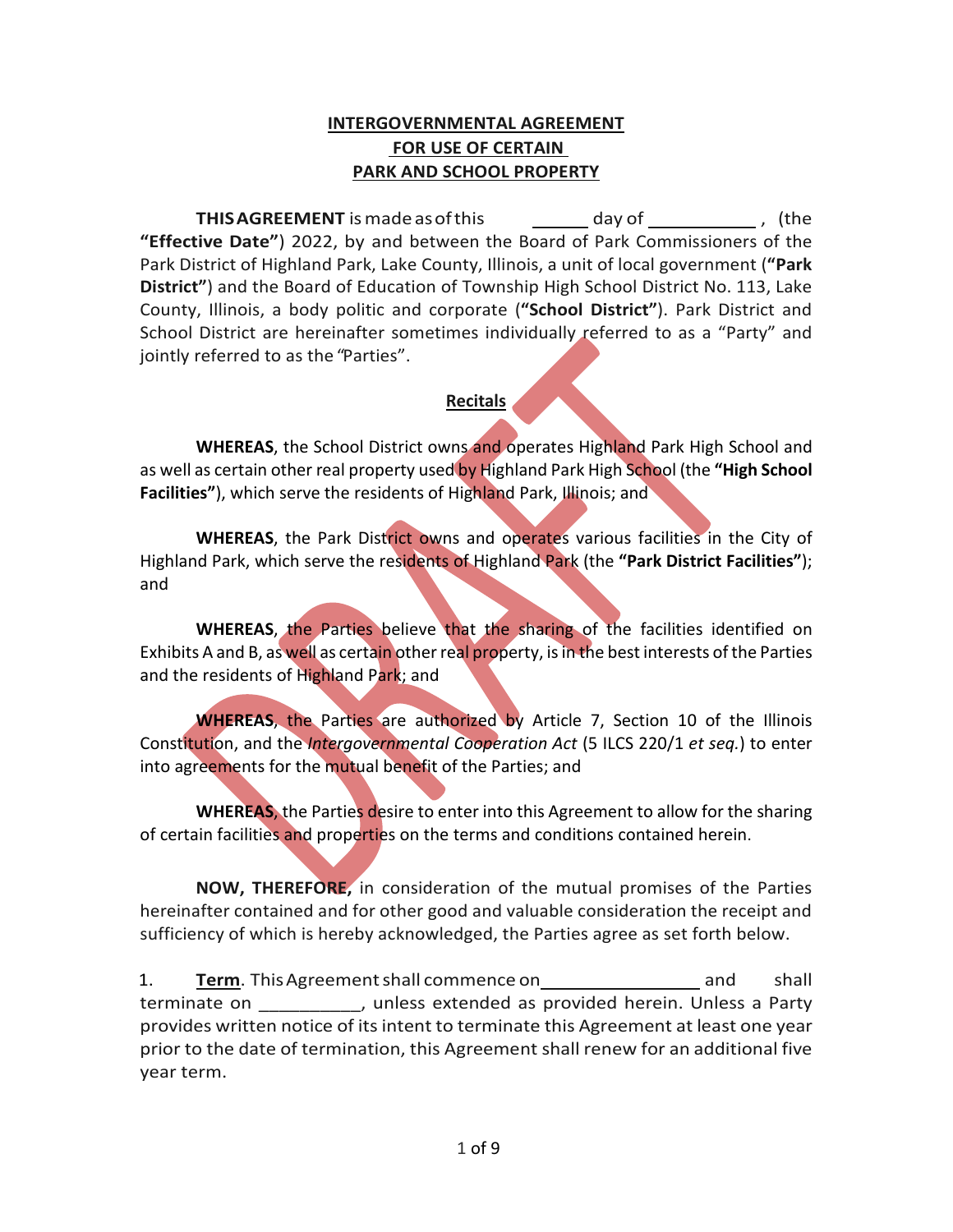2. **License Granted.** The Parties grant to each other a non-exclusive limited license to use the parking areas that currently exist or that are installed in the future on either Party's property, for parking purposes relating to Park District or School District purposes, as the case may be. Notwithstanding the above, however, each Party shall obtain the prior consent of Property owner prior to any use of such parking areas to avoid conflicts.

3. **Use of Highland Park High School Facilities**. The Park District may use the Highland Park High School Facilities identified on Exhibit A on a first priority basis and at no charge during the days and times provided on Exhibit A. If no specific days and times are set forth on Exhibit A for a particular facility, the Park District shall contact the School District to schedule their use of such facility.

4. **Use of Park District Facilities**. The School District may use the Park District Facilities identified on Exhibit B on a first priority basis and at no charge during the days and times provided on Exhibit B. If no specific days and times are set forth on Exhibit B for a particular facility, the School District shall contact the Park District to schedule their use of such facility.

5. **Supervision and Maintenance.** Each Party shall be responsible for providing adequate and appropriate supervision for their respective use of the other Party's property. Neither Party shall be responsible for supervising the activities, programs, or use of the other Party. Each Party shall be responsible for routine custodial, security, maintenance, and supplies for its own facilities and properties. For purposes of this Paragraph, "appropriate supervision" shall mean supervisors that are at least 19 years old.

6. **Damage to Property**. Each Party shall pay the cost of repair for any damages beyond normal wear and tear which occur in connection with its use of the other Party's property and or facilities.

7. **Advertising**. The Parties agree to assist each other in advertising the other Party's programs offered at the facilities provided under this Agreement, to the extent permitted by law and applicable policies.

8. **Storage**. Both Parties will endeavor to provide reasonable storage space for equipment that may be utilized in the programs offered at the facilities. Notwithstanding the above, however, neither Party shall be responsible for the other Party's equipment stored on its site; it being agreed that any storage of equipment shall be done at the storing Party's sole risk.

### 9. **Indemnification.**

a. *Park District Indemnification*. The Park District shall defend, indemnify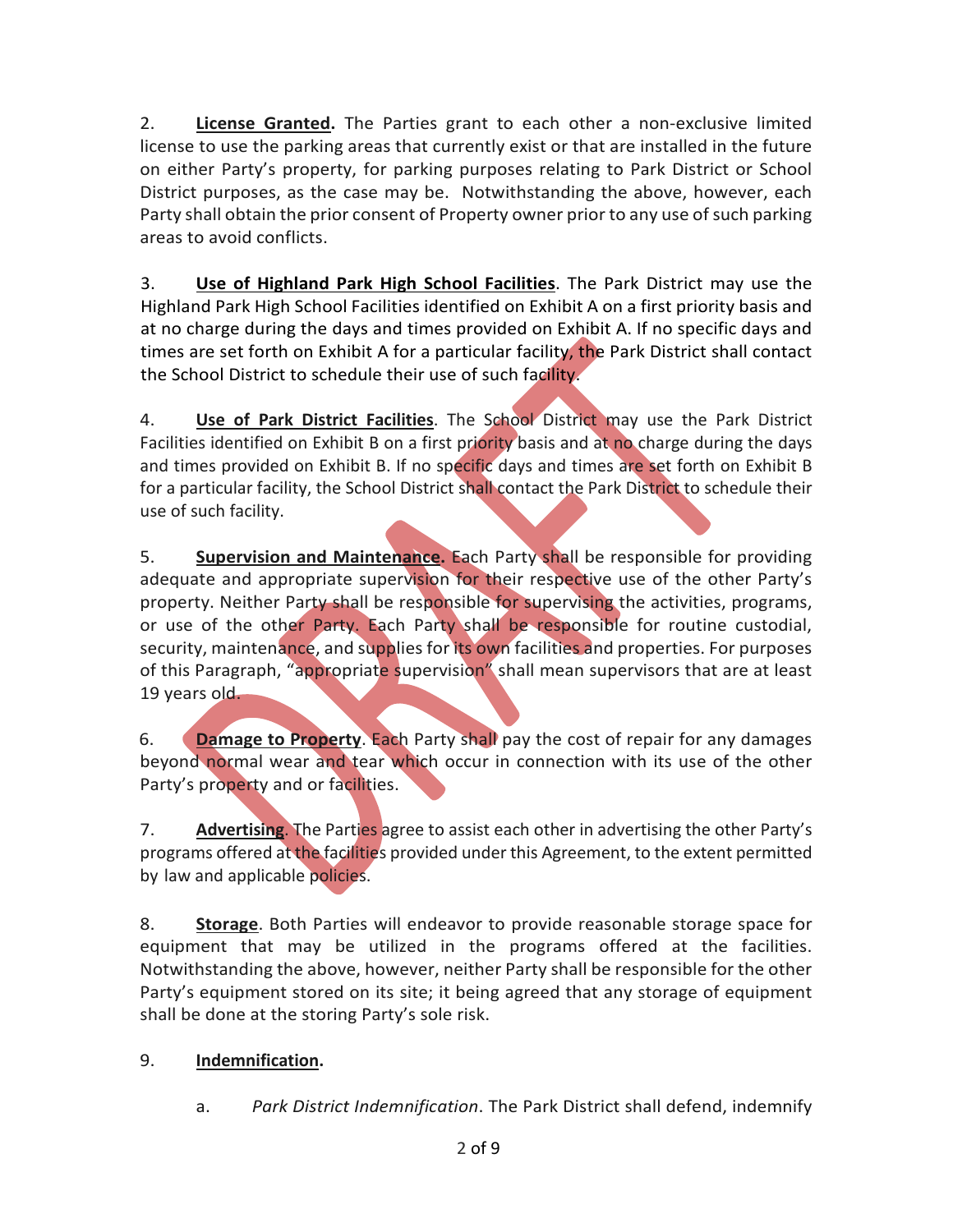and hold harmless the School District, its individual board members, officers, employees, volunteers and agents (collectively, the "**School District Indemnities**") against any and all liabilities, obligations, claims, demands, damages, causes of action, costs, fees, and expenses whatsoever, including, but not limited to, reasonable attorney's fees, that arise out of, relate to, or are connected in any way with the Park District's use of any School District property or any breach of this Agreement by the Park District.

b. *School District's Indemnification*. The School District shall defend, indemnify and hold harmless the Park District, its individual commissioners, officers, employees, volunteers, and agents (collectively, the "**Park District Indemnities**") against any and all liabilities, obligations, claims, demands, damages, causes of action, costs, fees, and expenses whatsoever, including but not limited to, reasonable attorney's fees, that arise out of, relate to, or are connected in any way with the School District's use of Park District property or any breach of this Agreement by the School District

10. **Insurance**. The School District and Park District, each at their own expense, will maintain at all times while this Agreement is in effect, the following insurance: (a) commercial general liability insurance, on an occurrence basis, in the amount of at least \$1,000,000 per occurrence and \$2,000,000 in the aggregate with sexual abuse and molestation coverage included; (b) excess or umbrella insurance coverage on an occurrence basis in the amount of at least \$5,000,000 per occurrence and in the aggregate, and such insurance shall follow the form of the underlying policies; (c) automobile liability insurance with a limit of not less than \$1,000,000 each accident, and such insurance shall cover liability arising out of any auto (including owned, hired, and non-owned autos); (d) workers' compensation insurance in the statutorily required amounts; and (e) employer's liability insurance of at least \$1,000,000 each employee for bodily injury by accident and bodily injury by disease. With the exception of the workers' compensation insurance, the School District and Park District shall name the other Party's indemnitees identified in Paragraph 9 as additional insureds on all insurance required hereunder on a primary and noncontributory basis. Each Party shall provide the other with a certificate of insurance, evidencing the insurance required hereunder within seven days of the Effective Date and annually thereafter. To the fullest extent permitted by the applicable insurance policy, each Party waives any and all rights of subrogation it or any of its insurers may have against the other Party's indemnitees. To the extent that the Park District or the School District are self-insured or utilize a risk pool, such party may satisfy the insurance requirements herein through self-insurance or participation in a risk pool so long as the self-insurance program or risk pool provides protections substantially similar to the insurance policies otherwise required hereunder.

11. **Third-Party Beneficiaries**. This Agreement is entered into solely for the benefit of the contracting Parties, and nothing in this Agreement is intended, either expressly or impliedly, to provide any right or benefit of any kind whatsoever to any person or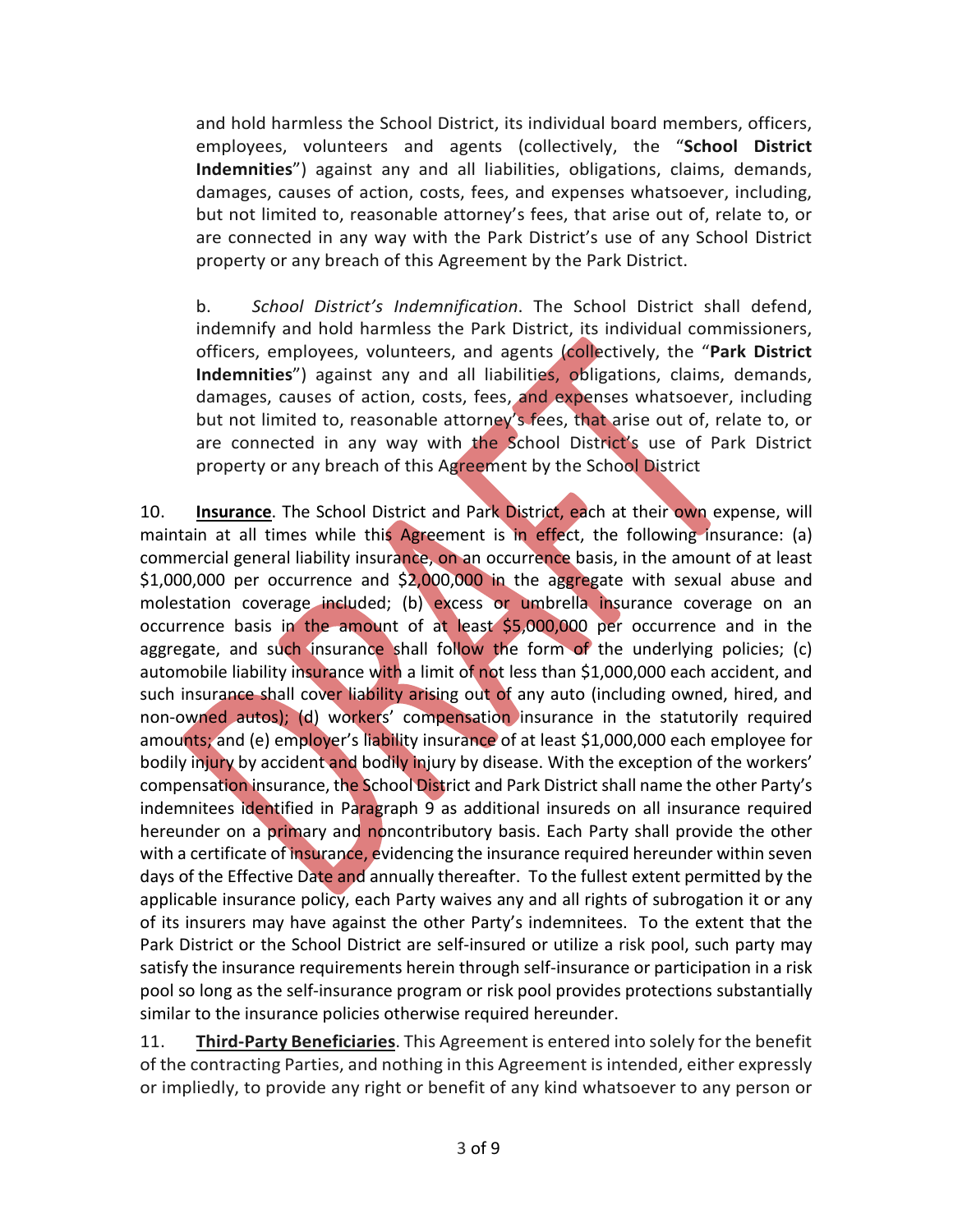entity who is not a party to this Agreement, or to acknowledge, establish or impose any legal duty to any third party.

12. **Entire Agreement**. This Agreement constitutes the entire agreement between the Parties· pertaining to the subject matter hereof and supersedes all prior or contemporaneous agreements and understandings whether oral or written of the Parties in connection therewith. No modification of this Agreement shall be effective unless made in writing, signed by both Parties, and dated after the date hereof.

13. **Compliance with Laws**. In utilizing the areas and performing their obligations under this Agreement, the School District and Park District shall each comply with all applicable laws, rules, ordinances and regulations.

14. **Notice**. All notices and other communications given pursuant to this Agreement shall be in writing and shall be deemed properly served if delivered in person to the party to whom it is addressed or on the day of deposit with a nationally recognized overnight delivery service, with confirmation of delivery, as follows:

| If to Park District:   | Park District of Highland Park                                                                                                             |
|------------------------|--------------------------------------------------------------------------------------------------------------------------------------------|
|                        | 636 Ridge Road                                                                                                                             |
|                        | <b>Highland Park, IL 60035</b>                                                                                                             |
| If to School District: | Township High School District No. 113<br>1040 Park Avenue West<br>Highland Park, IL 60035                                                  |
| With copies to:        | Hodges, Loizzi, Eisenhammer,<br>Rodick & Kohn LLP<br>3030 Salt Creek Lane, Suite 202<br>Arlington Heights, IL 60005<br>Attn: James S. Levi |

15. **Amendment**. No amendment, modification or alteration of the terms hereof shall be binding unless the same be in writing, dated subsequent to the date hereof and duly executed by the Parties.

16. **Waiver**. The failure of either Party to demand strict performance of this Agreement on any one occasion shall not prohibit such Party from demanding strict performance hereof on any future occasion.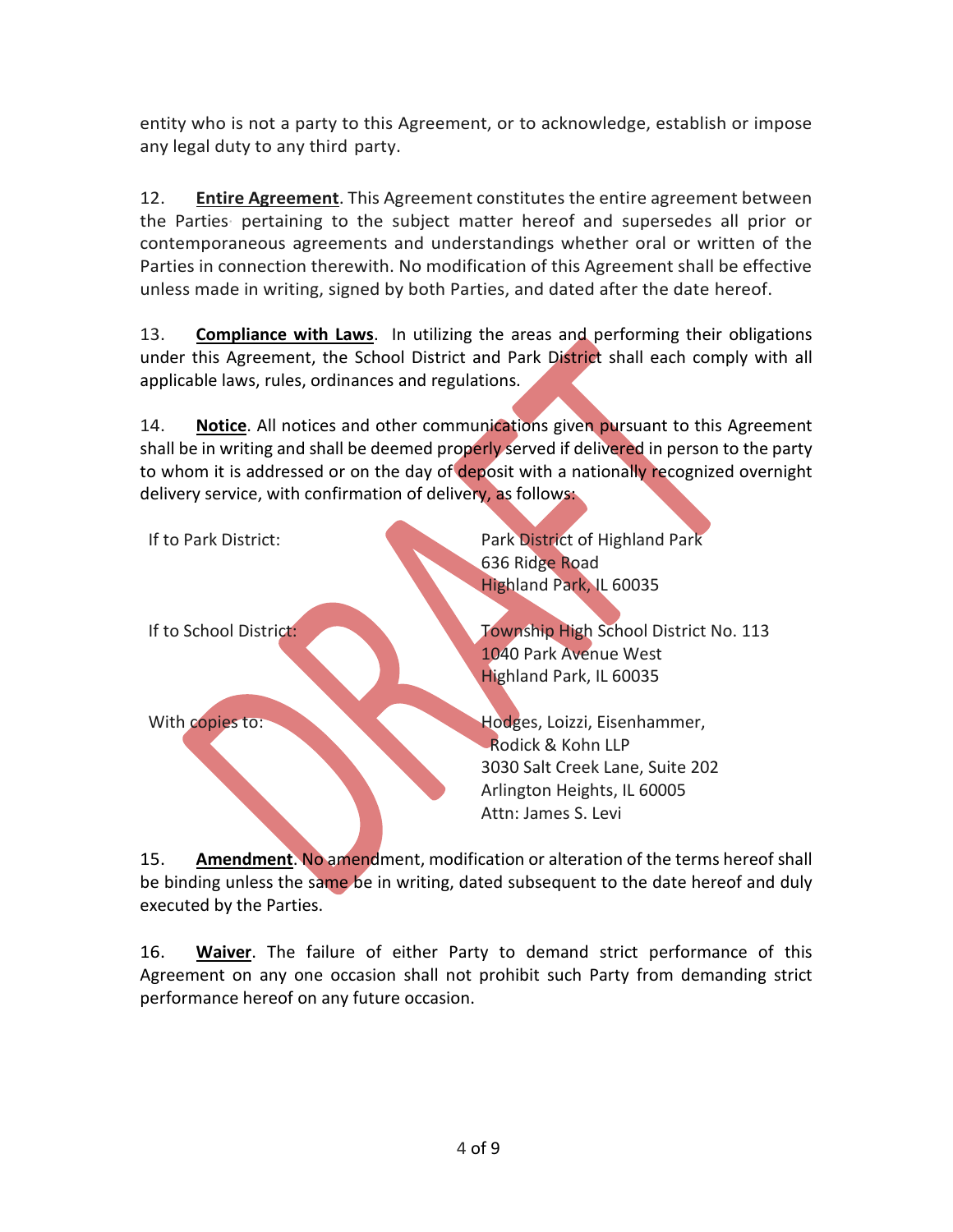17. **Authority to Execute***.* Each signatory hereto represents and warrants that he/she has the proper corporate authority to execute this Agreement and bind his/her respective entity to the terms and conditions hereof.

18. **Counterparts**. This Agreement may be executed in counterparts, each of which shall be deemed to be an original and all of which shall together constitute one and the same instrument.

19. **Incorporation of Recitals**. The recitals set forth above are incorporated into and made a part of this Agreement.

**IN WITNESS WHEREOF** Park District and School District have each caused this Agreement to be executed by duly authorized officers thereof as of the date and year first above written.

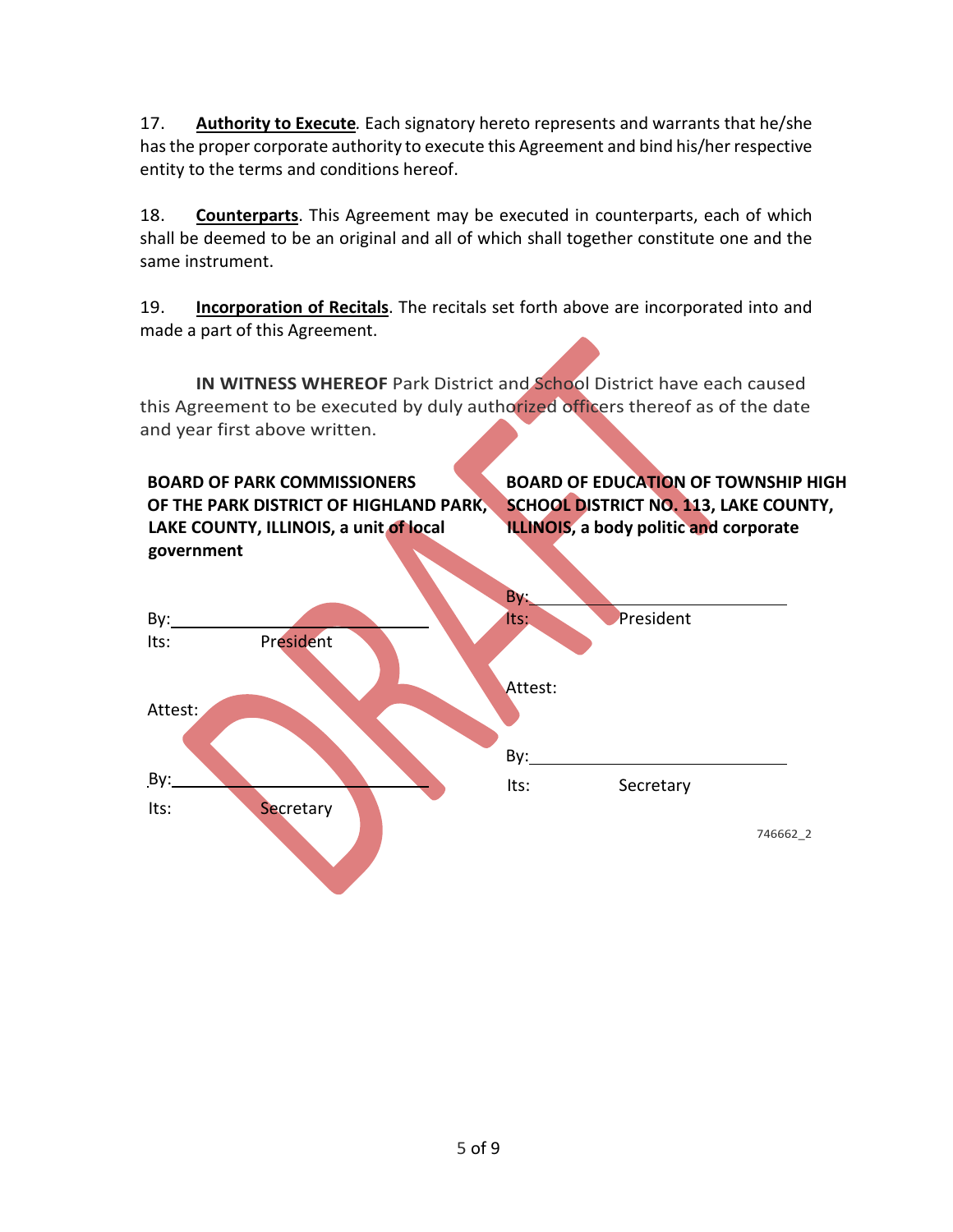#### **EXHIBIT A**

#### **WOLTERS FIELD CAMPUS**

#### **Wolters Field Turf and Outdoor Track (Football, Track, Lacrosse, Soccer, Field Hockey)**

- August through May after HPHS games or practices conclude, Saturday's after 3:00pm. Sundays 10:00am-4:00pm (Lights may not be used)
- June through August Monday through Friday 11:00am-2:00pm for summer camp, as requested/approved for nights/weekends (Lights may not be used)
- Upon request/approval year round for special events

#### **Wolters Varsity and JV Baseball Fields**

- April through August after HPHS games or practices conclude, Saturday's after 3:00pm. Sundays 10:00am-dusk
- Upon request/approval year round for special events in September and October

#### **Wolters Varsity and JV Softball Fields (For softball use only)**

- April through August after HPHS games or practices conclude, Saturday's after 3:00pm. Sundays 10:00am-dusk
- Upon request/approval year round for special events in September and October
- June through August JV softball field can be used by summer camp.

#### **Wolters Back Soccer and Football Fields**

- August through May after HPHS games or practices conclude, Saturday's after 3:00pm. Sundays 10:00am-dusk
- June through August Monday through Friday 9:00am-3:00pm for summer camp, and as requested/approved for nights/weekends
- Upon request/approval year round for special events.

#### **HPHS CAMPUS**

#### **Vine Ave Field and St. John Field**

• Upon request/approval year round for special events

#### **Giant Gym**

- November through March Monday-Saturday after HPHS games or practices conclude. Sundays 10:00am-4:00pm when available
- Upon request/approval year round for special events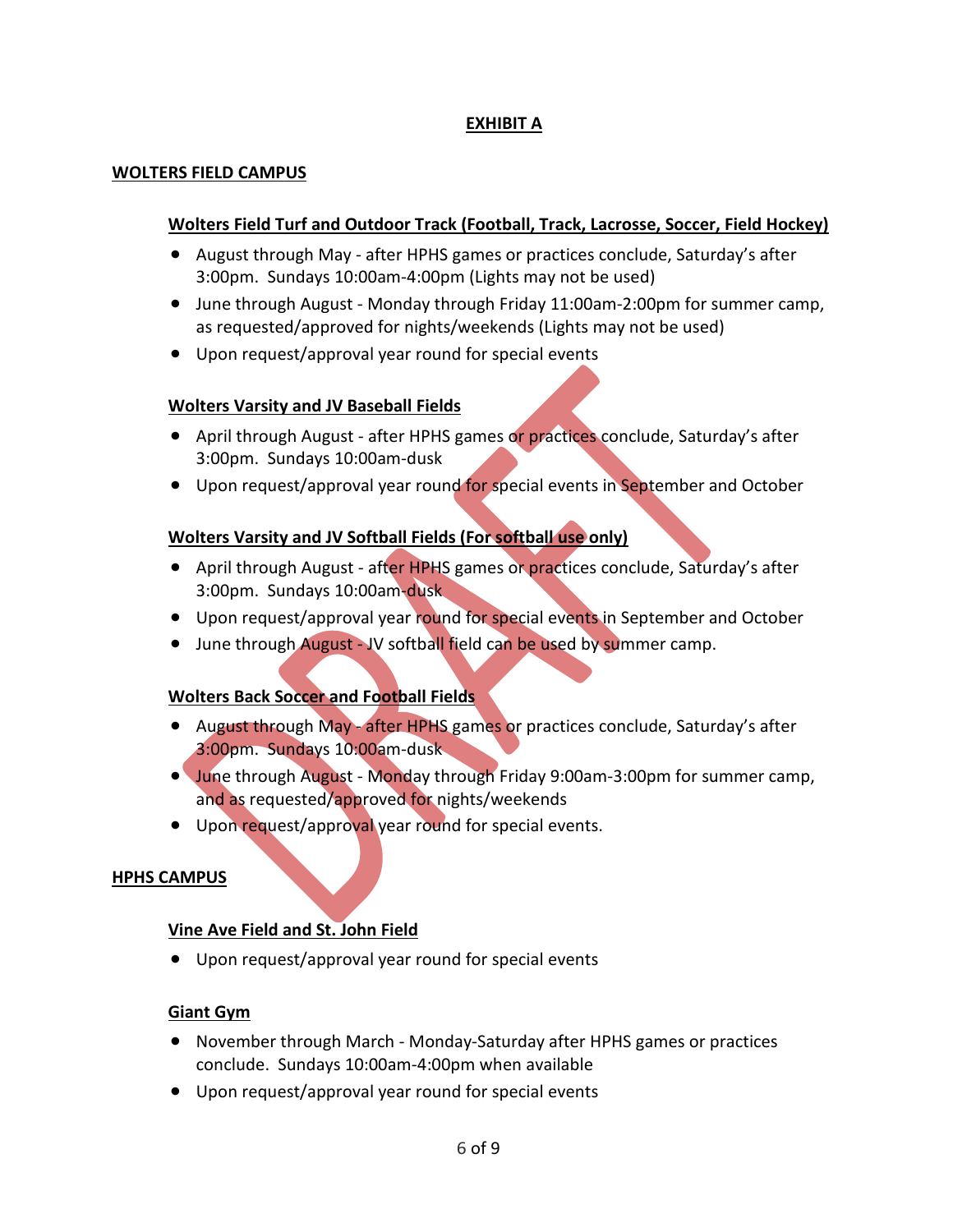#### **Intramural Gym**

• Upon request/approval year round

#### **Exhibition Gym**

• Year round - Monday-Saturday after HPHS games or practices conclude. Sundays 10:00am-4:00pm when available

#### **Indoor Track**

• Upon request/approval year round

#### **HPHS Auditorium**

• Upon request/approval year round

#### **HPHS Tennis Courts**

- Year round Saturdays and Sundays when available
- June and June weekdays upon request/approval

#### **HPHS Pool**

- Sundays in May for winter lifeguard training (4-6 hours)
- Saturdays in May after Water Polo games/practices upon request/approval
- Upon request/approval year round for special events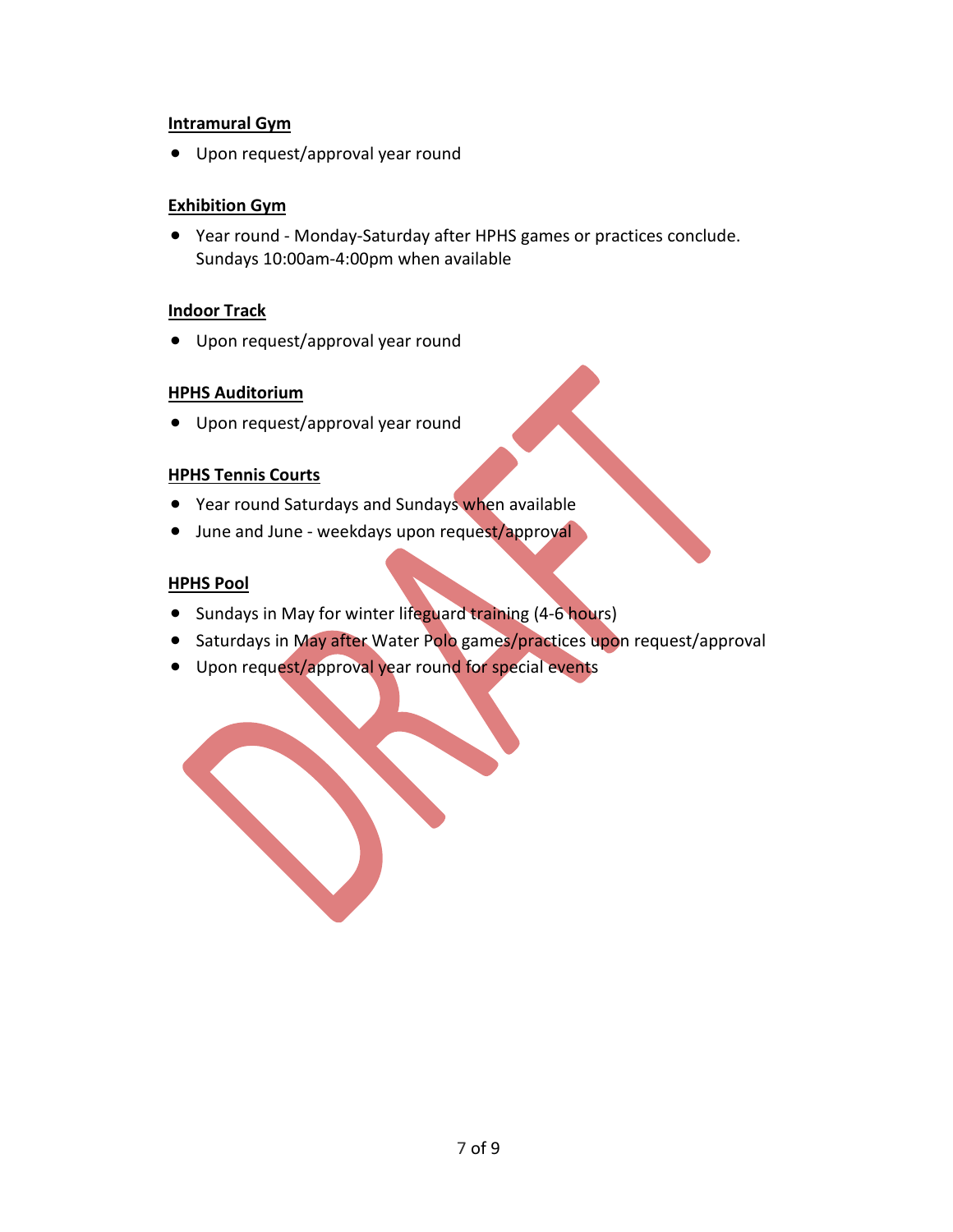#### **EXHIBIT B**

#### **Highland Park Golf Learning Center**

- Each program (boys and girls) will get a maximum of 1 day per week to use the grass.
- Teams may not take up more than 4 grass stalls during a practice session even if the range is not crowded.
- JV and varsity teams have unlimited use of the mats at the range and Hole 13 when it is available.
- Coaches must communicate in advance so the Park District is aware when HPHS teams plan to practice at the driving range.

#### **Sunset Valley Golf Club**

- Unlimited use of the Youth Golf Development Center and putting green.
- The golf course will be available to the boys and girls teams for three days of tryouts in early August.
- The boys and girls teams will have access to host all home matches Monday-Thursday. Friday will only be utilized if it is better for the golf course or in the event of a rainout.
- The high school will communicate the dates of all home matches with the golf course by June 1st. HPHS will host at Sunset Valley on approximately 12 dates each Fall. Tee times will be consecutive when hosting an event.
- If the golf course allows for HPHS to host an invite, all teams will pay to participate.
- On practice days, the high school will be given a maximum of 6-7 tee times after school, but it's possible the tee times may not be consecutive.

#### **Outdoor Park District Tennis Courts (Fink or Cunniff)**

- August-October Monday-Friday 3:00-7:00pm. Saturdays upon request/approval
- March-May Monday-Friday 3:00-7:00pm. Saturdays upon request/approval

#### **Indoor Park District Tennis Courts (Deer Creek)**

- August-October Upon request/approval for special events.
- Late February/May 3 dates to run tennis tryouts if necessary. Upon request/approval for special events.

#### **Fink Park**

• Use of Fink Park for our Boys and Girls Cross Country course. August-November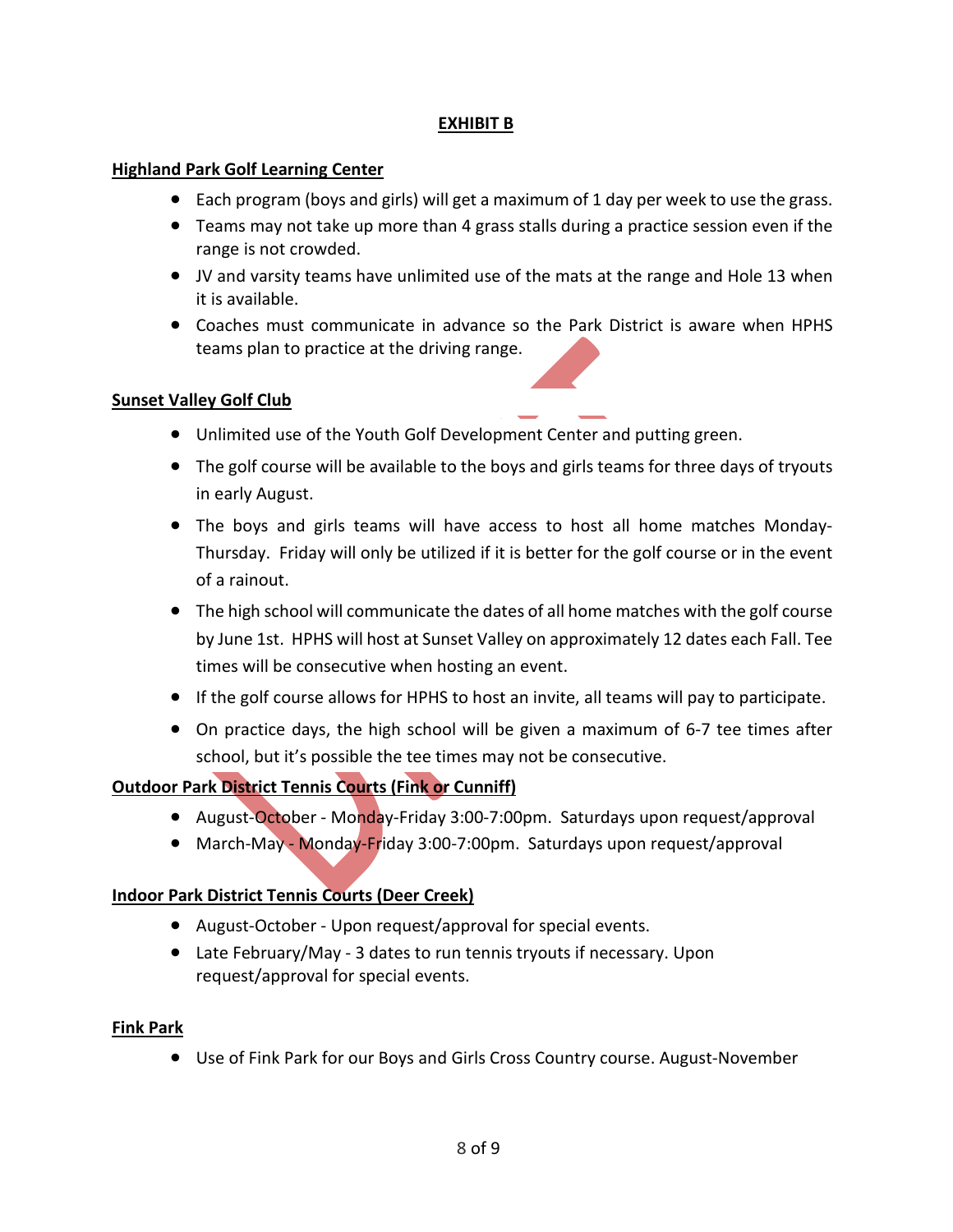### **Rec Center**

• Upon request/approval year round for special events.

746662\_4

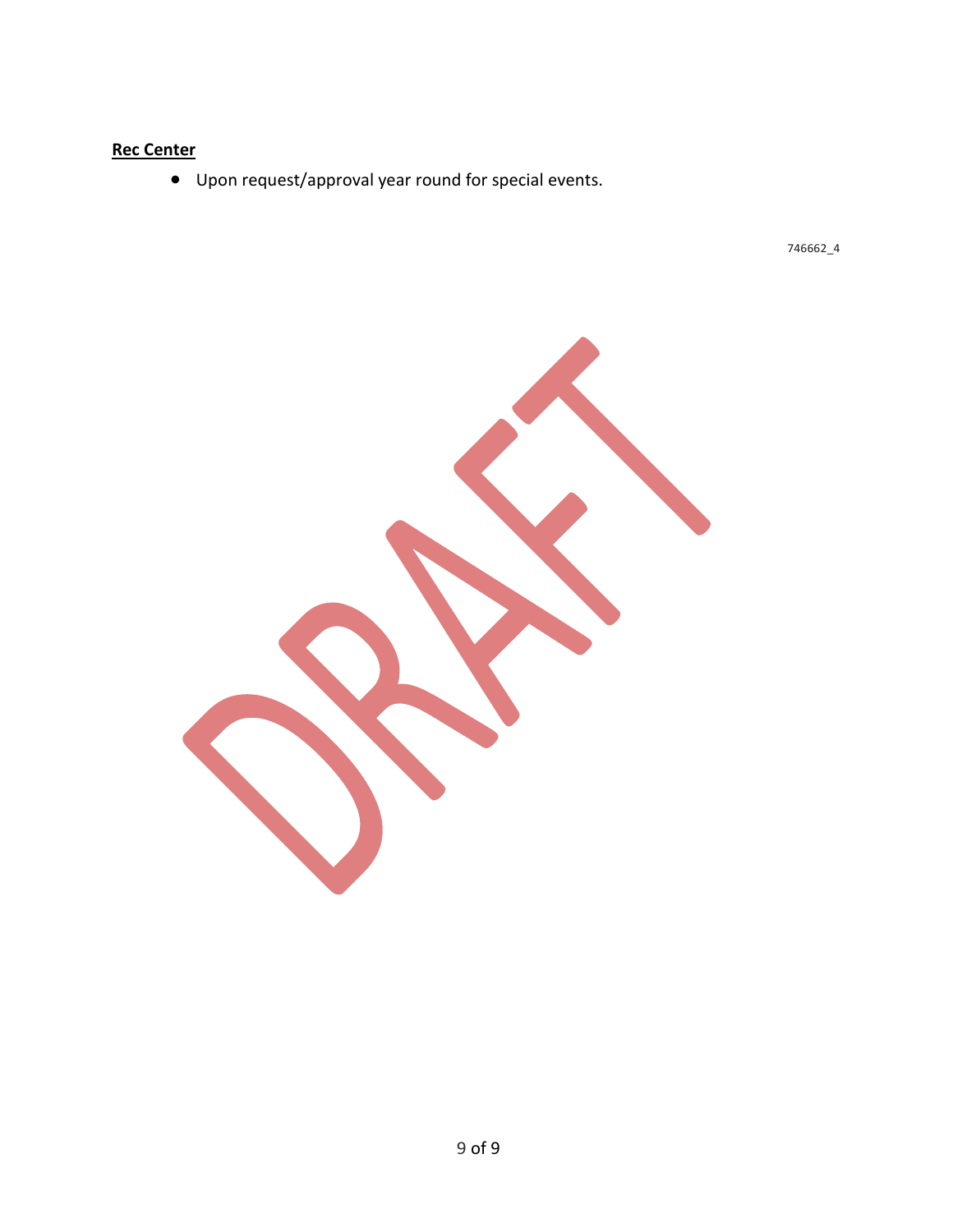

# Memorandum

| Subject: | <b>IAPD Park Board Self-Evaluation Program</b> |
|----------|------------------------------------------------|
| Date:    | February 23, 2022                              |
| From:    | Brian Romes, Executive Director                |
| To:      | Policy Committee                               |

#### **Summary**

At the July 15, 2021 Policy Committee Meeting, staff and board discussed the potential of conducting a Park Board Self-Evaluation with the Illinois Association of Park Districts (IAPD). This program evaluates the quality and effectiveness of our agency and Park Board governance. Discussions regarding the Board Self-Evaluation were postponed due to the Pandemic since this program is most effectively completed in person and Meetings have been conducted virtually. Staff will review the Self-Evaluation Program in effort to determine next steps.